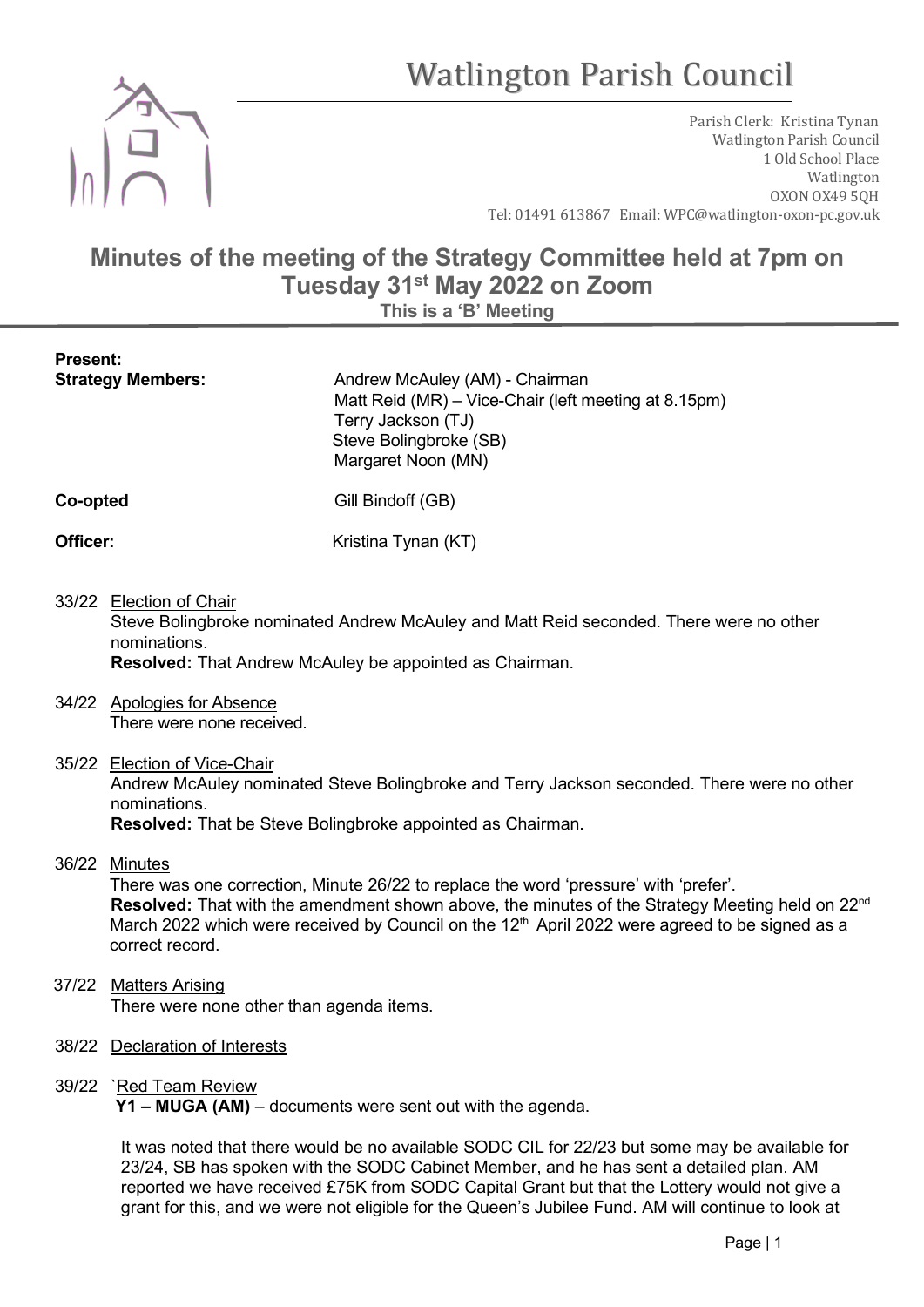seeking funding and will continue to look for suitable funding steams. The paper is asking WPC to commit £100K of our CIL and to be prepared to underwrite the remaining amount (83K) SB stated that the Red Team review is to agree that the business case has all the information needed to go to Full Council. The information sent through by Keith Woolfson was noted and found useful.

SB referred to the CIL Dashboard spreadsheet where all 6 projects and financial information is held. Current projects agreed are the EV Charging Points and the Flow Track.

SB will prepare a paper on WPC CIL fund for Full Council in June. The MUGA business case will now go to Full Council.

The MUGA proposal is ready to go forward with a procurement proposal and tenders however procurement of a consultant has been done without a record of appointment in 2017/18 and this needs to be addressed by Full Council with a positive decision and confirmation that procurement cannot be done in this way in the future. However, three quotes had been submitted from contractors in 2017/18.

Following a vote on this: 4 in favour, the following was agreed: RECOMMENDATION TO FULL COUNCIL: That Neil Boddington be appointed as the Consultant and Fieldform as the contractor for the MUGA if Full Council agrees the MUGA Proposal.

#### 40/22 WPC Strategies

 1. Review of Sports Strategy Action Plan– This has been sent to SODC officers and was discussed at the NPAB Meeting. All projects are being progressed

#### 2. Review of Climate Action Plan Actions- This is progressing

Both Action Plans were sent out with the agenda.

41/22 Major Project Status – if any update to report

a. A1 – Performance Space (TH) – There has been no business case submitted by Tim Horton and no one present wished to take this project on.

RECOMMENDATION TO COUNCIL: That the Performance Space is removed from the Projects Shortlist.

#### b. S1 – Sports Ground (SB)

Acquiring the existing sports ground has been mooted and AM and SB had a useful meeting with Richard Drew who represents Beechwood Estates, but we have not had a response to questions raised but they have said a response will be sent. Beechwood Estates are unlikely to want to sell this, but it was thought it should be kept on the project shortlist at this time.

#### c. Y2 – Youth Club (MN)

SB stated that he and MN discussed this today. The original proposal for a standalone building has been dropped in favour of an extension to the existing pavilion and is being looked at as part of the Master Plan for the Rec. This would cost significantly less that the original £400K forecasted. There is a concern about the management and leadership of the Youth Club now that Steph van de Pette, and Gill Cottell have left the area. MN has a meeting scheduled with the people who are now running the Youth Club. A survey was done via Monkey Survey and was promoted at the schools and Facebook and there were only 9 responses which does not indicate much interest in this. MN will update on this after the meeting. It was noted that we have a spreadsheet of all available venues in Watlington, and it was asked if they are fully utilised.

It was noted that Sports Pavilion has gone for 25 years without any major refurbishment and this maybe on the projects that comes on the CIL Projects Short List.

#### 42/22 Traffic 2030 options

 SB reported that after some comments this has been restructured and has been sent to OCC and SODC for their comments. OCC has offered to spend a morning in Watlington looking at the options in June and Freddie van Mierlo will also attend. He will invite the councillors who have been involved